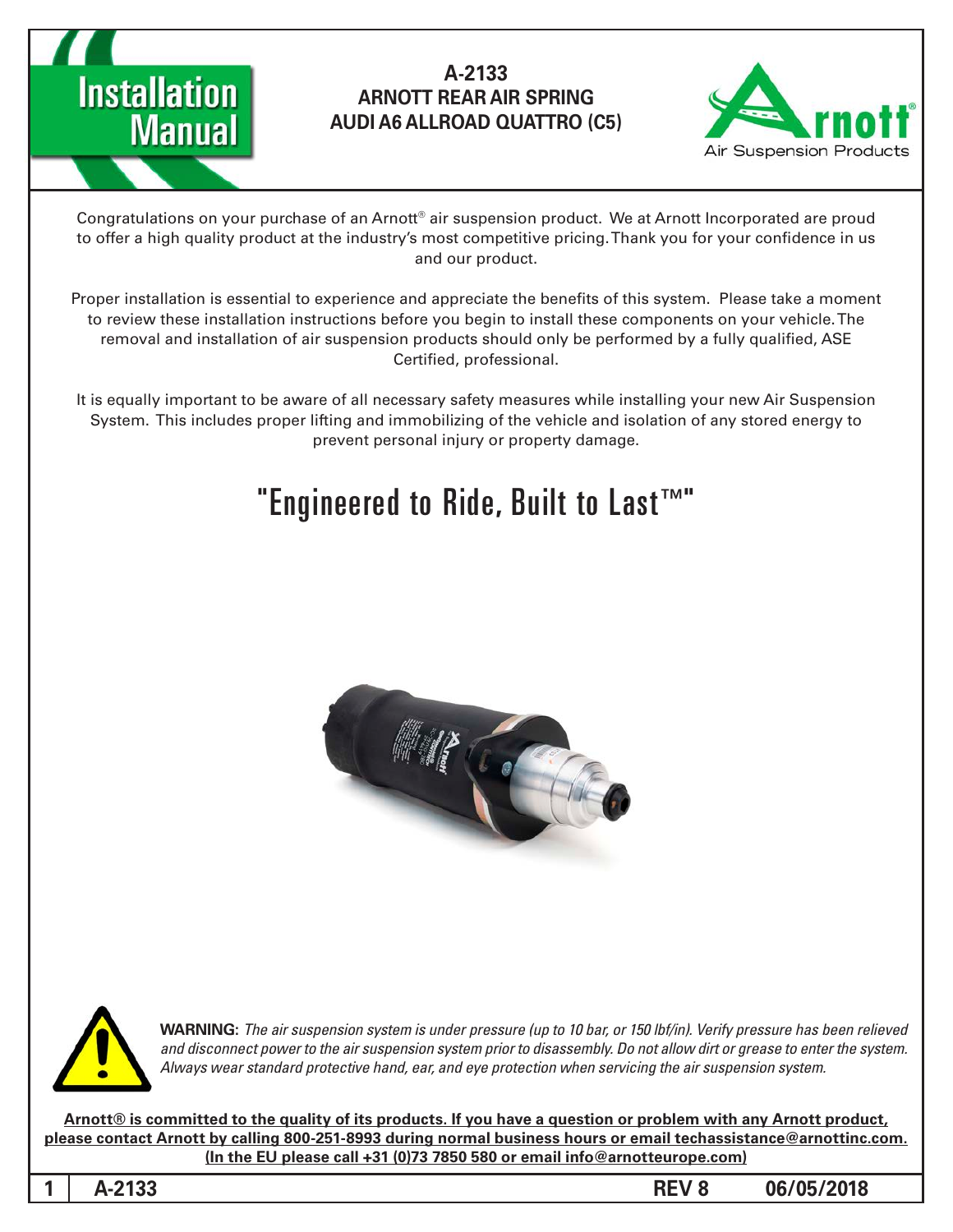



#### **GENERAL INFORMATION:**

Reading this manual signifies your agreement to the terms of the general release, waiver of liability, and hold harmless agreement, the full text of which is available at www.arnottinc.com.

- $\bullet$  Not to be stored below 5<sup>o</sup>F (-15<sup>o</sup>C) and above 122<sup>o</sup>F (50<sup>o</sup>C).
- Avoid damage to air lines and cables.v
- Removal and installation is only to be performed by fully qualified personnel.
- Use car manufacturer's diagnostic software.

**CAUTION:** Damage to the vehicle and air suspension system can be incurred if work is carried out in a manner other than specified *in the instructions or in a different sequence.* 



 *to how on manual s'owner your consult components electric with working while circuits short of possibility the avoid To* disconnect your battery.



*Consult your vehicle owner's manual, service manual, or car dealer for the correct jacking points on your vehicle and for* additional care, safety and maintenance instructions. Under no circumstances should any work be completed underneath the vehicle if it is not adequately supported, as serious injuries and death can occur.

#### **AIR STRUT REMOVAL**

- 1. SET STEERING TO STRAIGHT AHEAD.
- 2. RAISE VEHICLE.
- 3. REMOVE REAR WHEEL
- 4. REMOVE AIR PRESSURE FROM REAR AIR SPRING. DEFLATE AIR SPRING BY SLOWLY REMOVING AIR FITTING FROM THE BOTTOM. (FIGURE A)



**FIGURE A**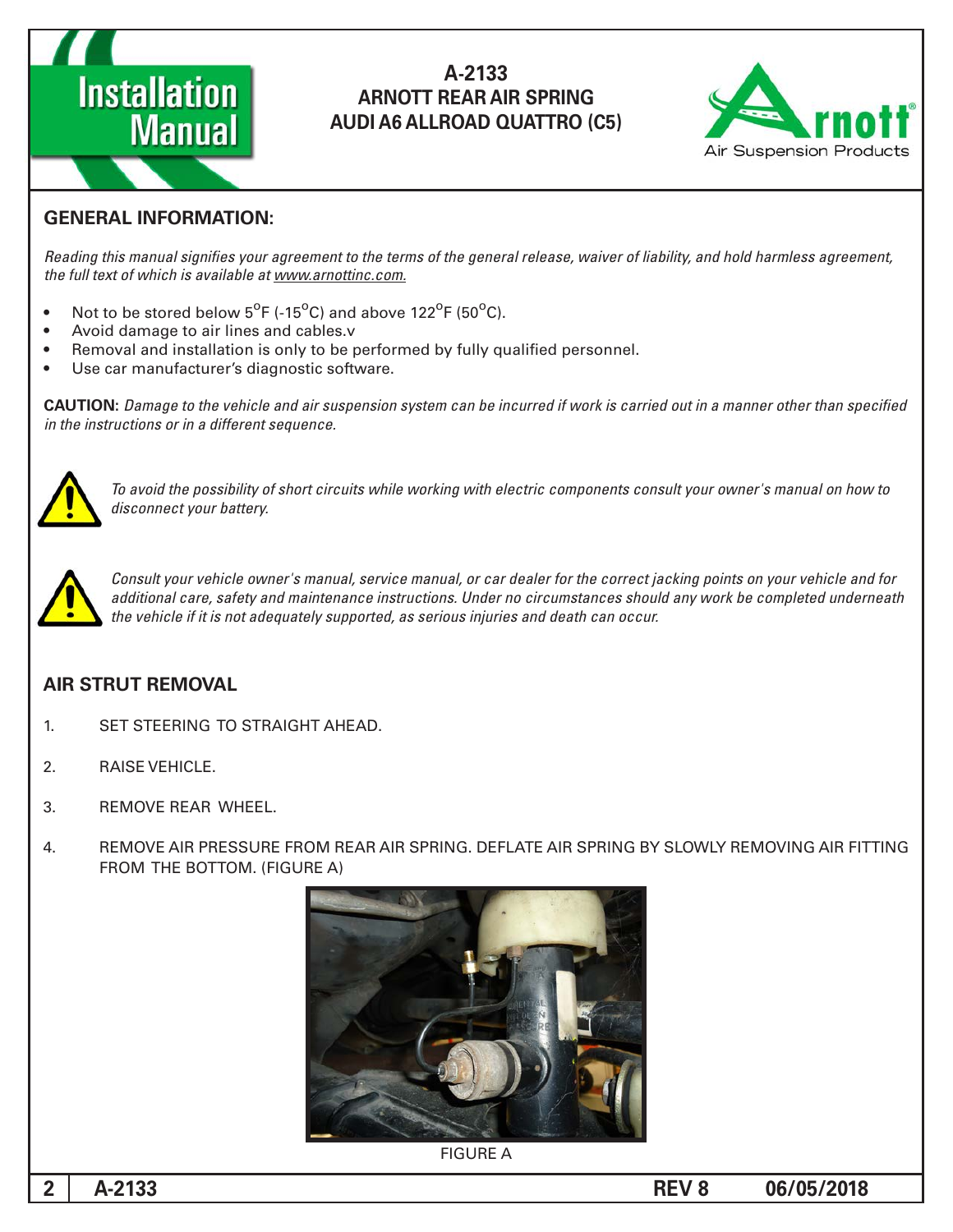



5. LOOSEN AND REMOVE UPPER MOUNTING BOLTS. (FIGURE B)



**FIGURE B** 

6. LOOSEN AND REMOVE THE BOLT CONNECTING THE SHOCK TO THE LOWER CONTROL ARM. (FIGURE C)



**FIGURE C** 

7. REMOVE WHEEL SPEED SENSOR. (FIGURE D)



**FIGURE D**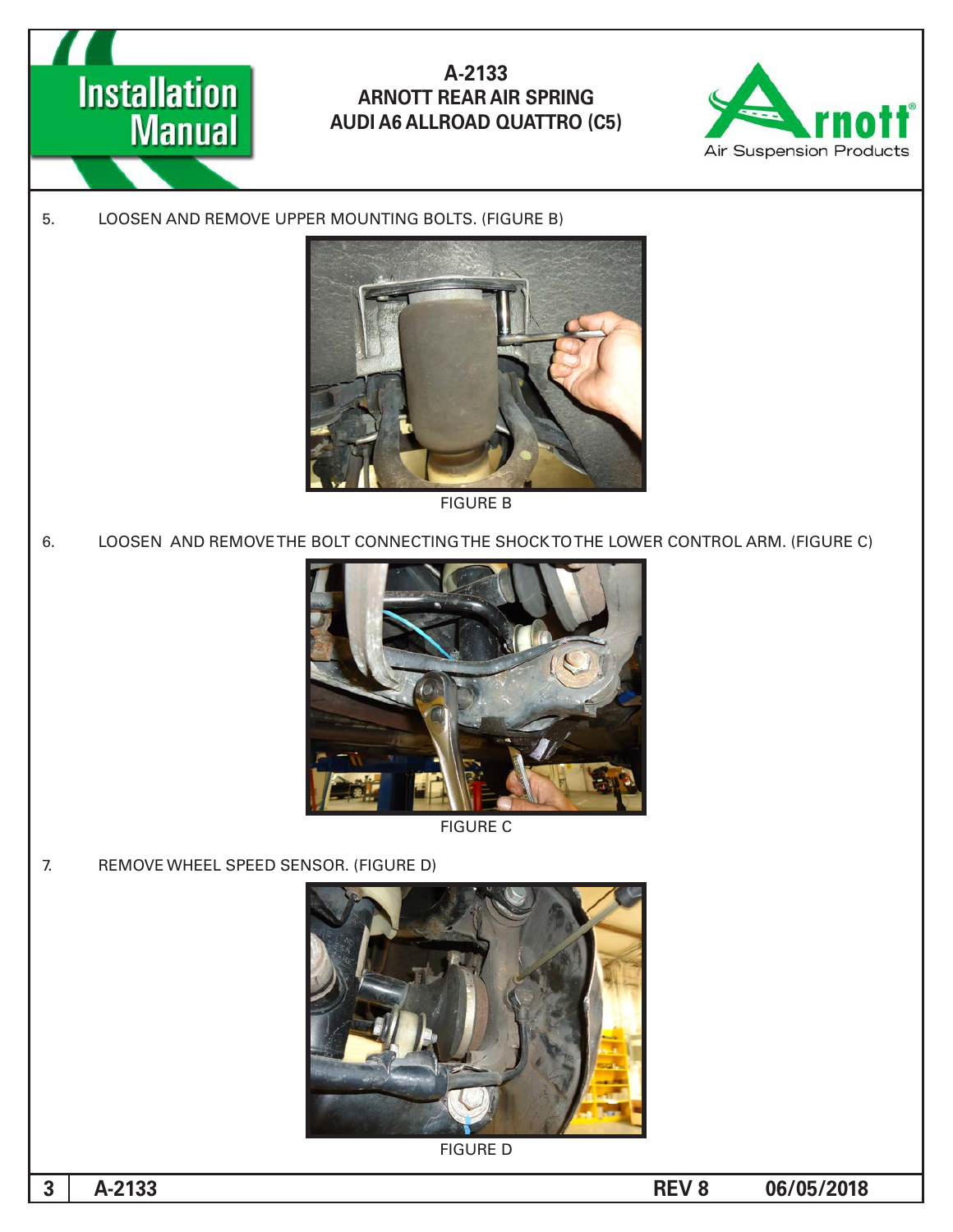



8. USE A PAINT MARKERTO MARK THE LOWER CONTROL ARM WASHER (IMPORTANT FOR YOUR ALIGNMENT). (FIGURE E)



**FIGURE E** 

9. REMOVE THE BOLT FROM THE LOWER CONTROL ARM. (FIGURE F)





10. PULL DOWN ON TOP MOUNT TO REMOVE IT FROM ITS MOUNTING LOCATION. (FIGURE G)



**FIGURE G** 

**4**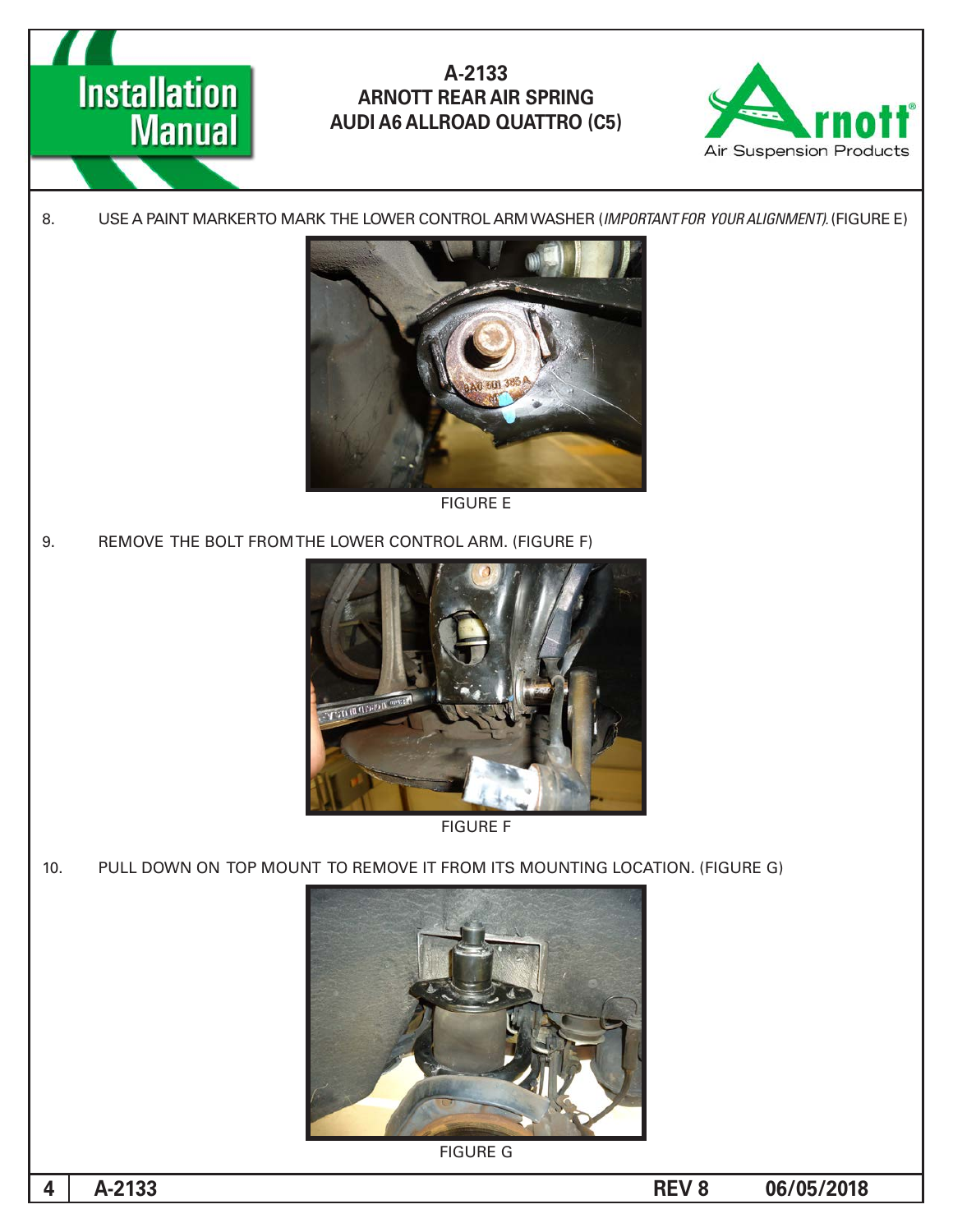



#### 11. SHOCK IS READY FOR REMOVAL. PULL UP AND OUT. (FIGURE H)



**FIGURE H** 

## **AIR SPRING REMOVAL**

1. REMOVE AIR LINE FROM THE BOTTOM OF THE AIR SPRING. (FIGURE I)



**FIGURE I** 

2. WITH AN ALLEN WRENCH, REMOVE THE TOP PLASTIC CAP. (FIGURE J)



**FIGURE J**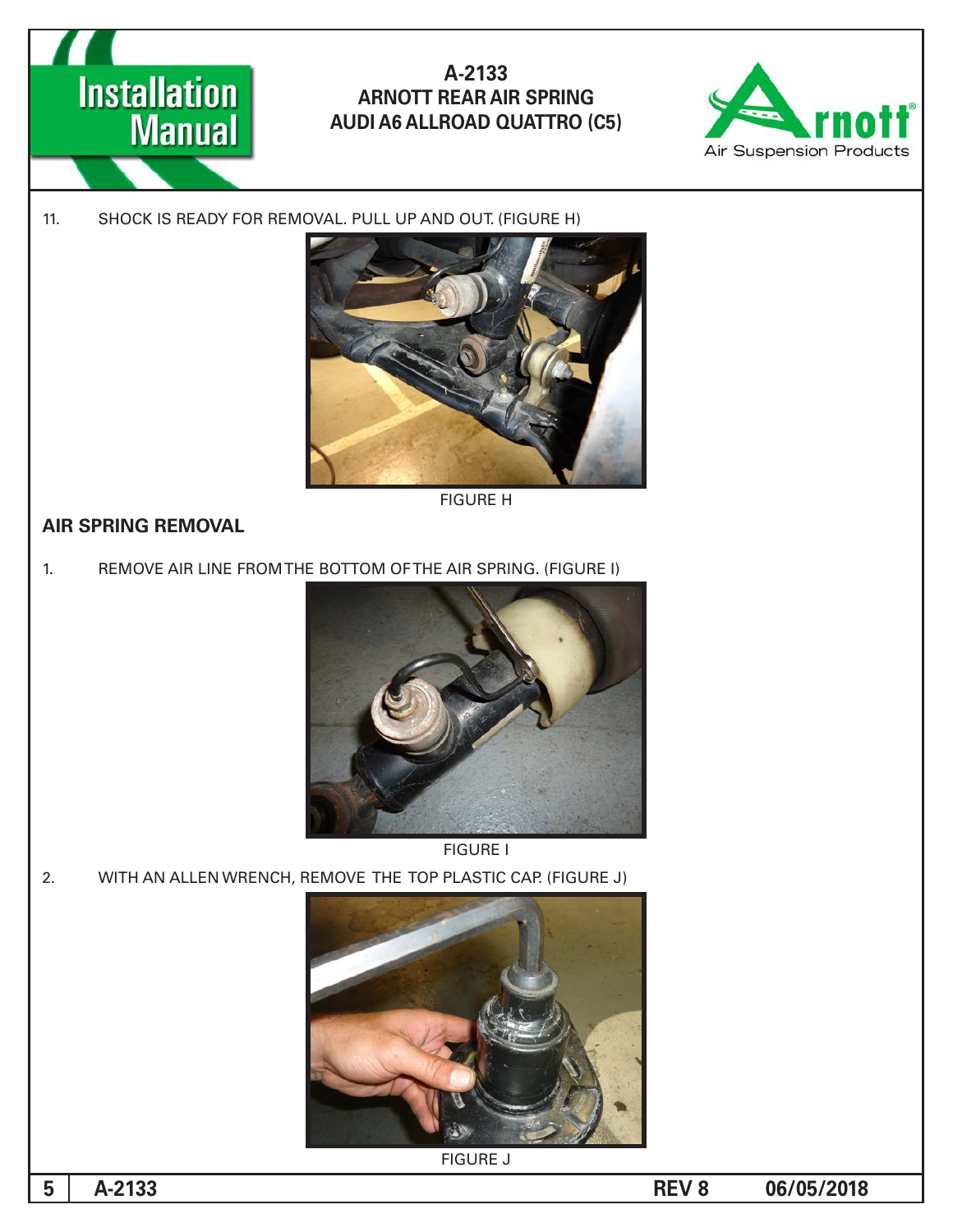



3. REMOVE THE TOP SHOCK NUT. (FIGURE K)



**FIGURE K** 

4. TURN SHOCK UPSIDE DOWN AND TWIST THE BOTTOM 1/4 TURN AND PUSH DOWN. (FIGURE L) YOU MAY NEED TO TAP LOWER PISTON WITH A RUBBER HAMMER TO SEPARATE IT FROMTHE BOTTOM SEAL. (FIGURE M)



**FIGURE L** 



**FIGURE M** 

5. REMOVE AIR SPRING FROM SHOCK. (FIGURE N)



**FIGURE N** 

**6**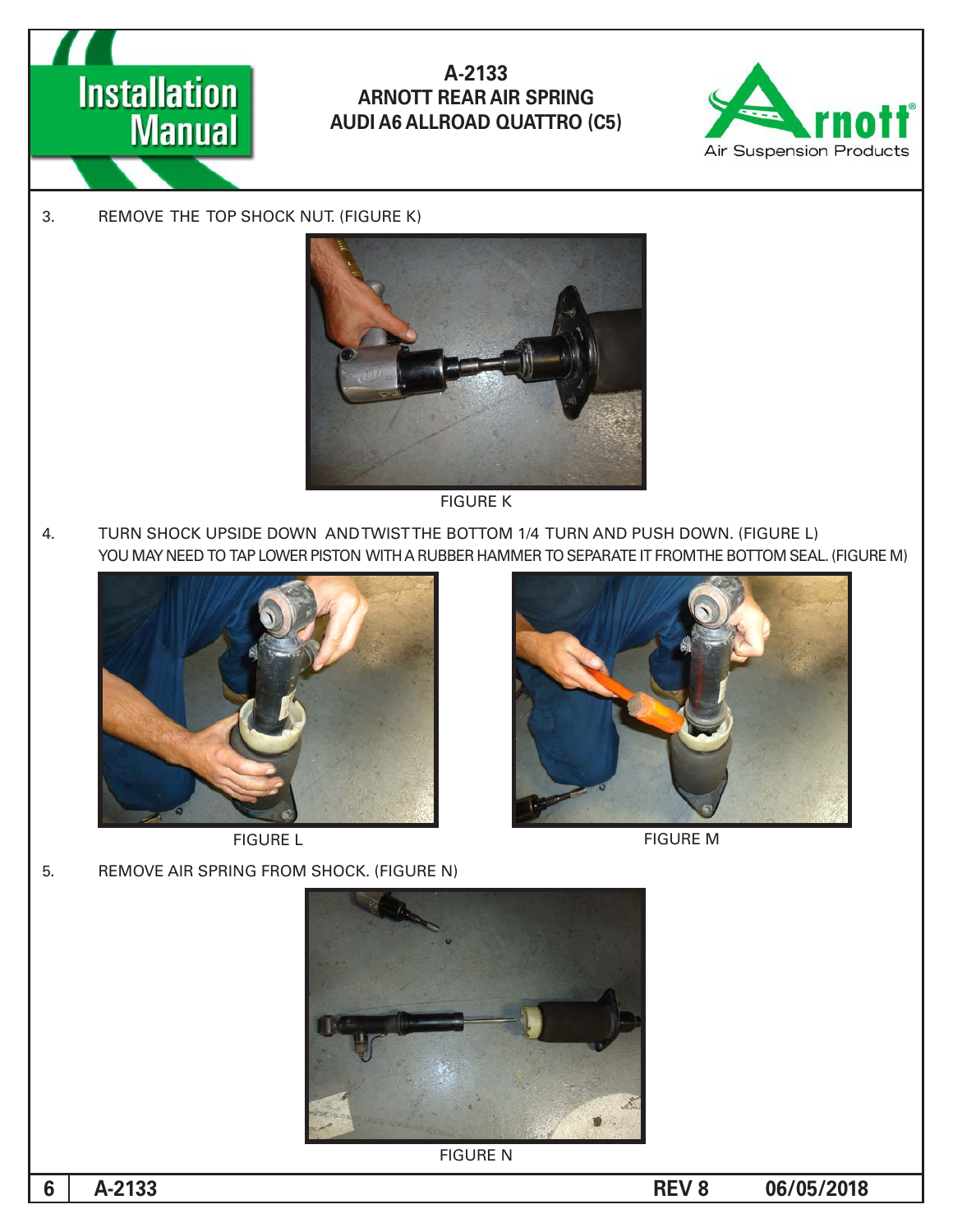



6. REMOVE OLD O-RING FROM SHOCK. USE A CLEAN TOWEL TO WIPE DOWN SHOCK AND O-RING GROOVE. (FIGURE O)



**FIGURE O** 

#### **AIR SPRING INSTALLATION**

1. INSTALL NEW O-RING ONTO THE SHOCK AND LUBRICATE. (FIGURE P)



2. INSTALL NEW AIR SPRING ONTO THE SHOCK (FIGURE Q)



**FIGURE Q** 

**7**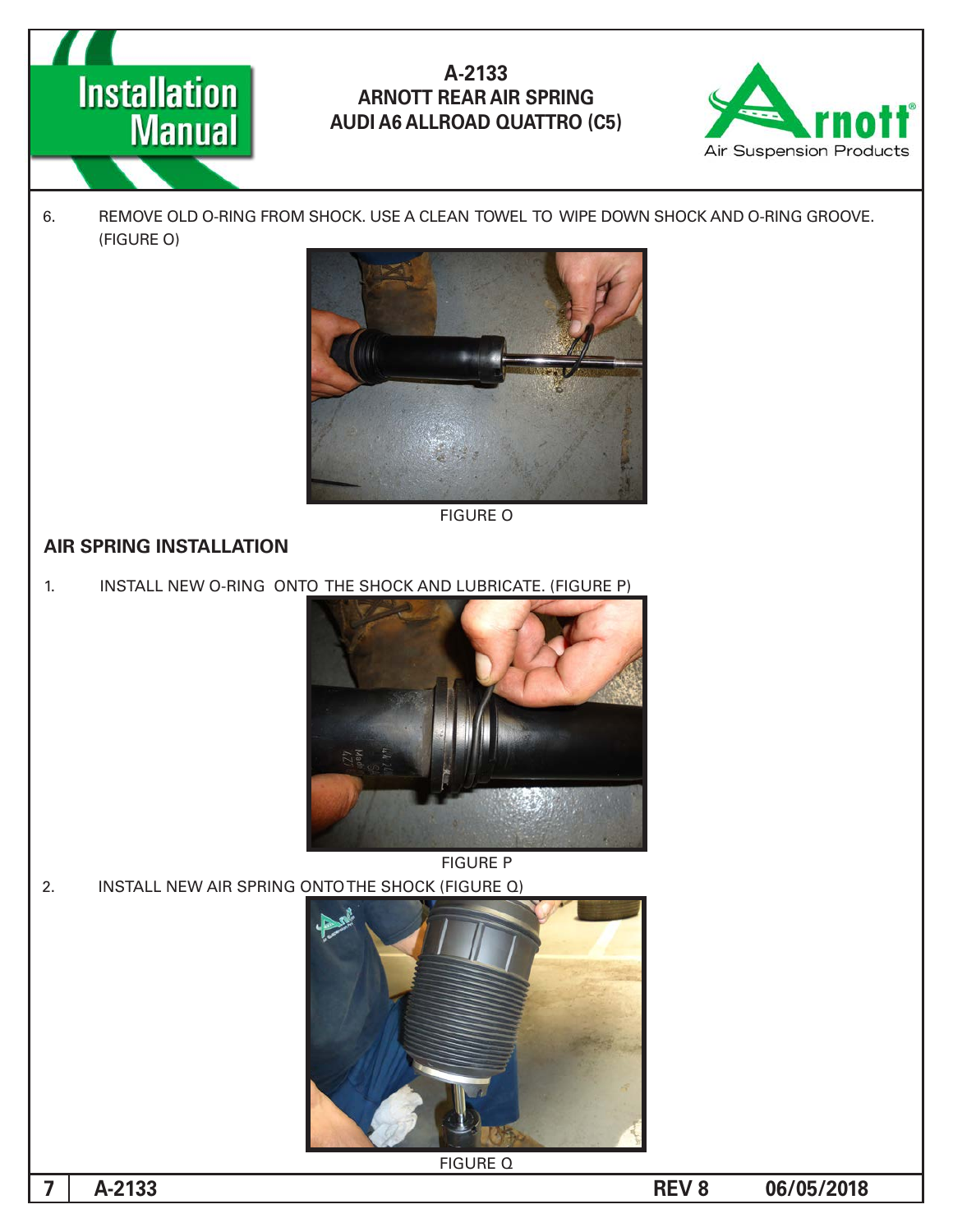



3. REINSTALL TOP SHOCK NUT. (FIGURE R)



**FIGURE R** 

4. APPLY LUBRICANT TO O-RING, THEN REINSTALL TOP CAP. (FIGURE S)



**FIGURE S** 

5. TIGHTEN TOP CAP WITH ALLEN WRENCH. (FIGURE T)



**FIGURE T** 

**8**